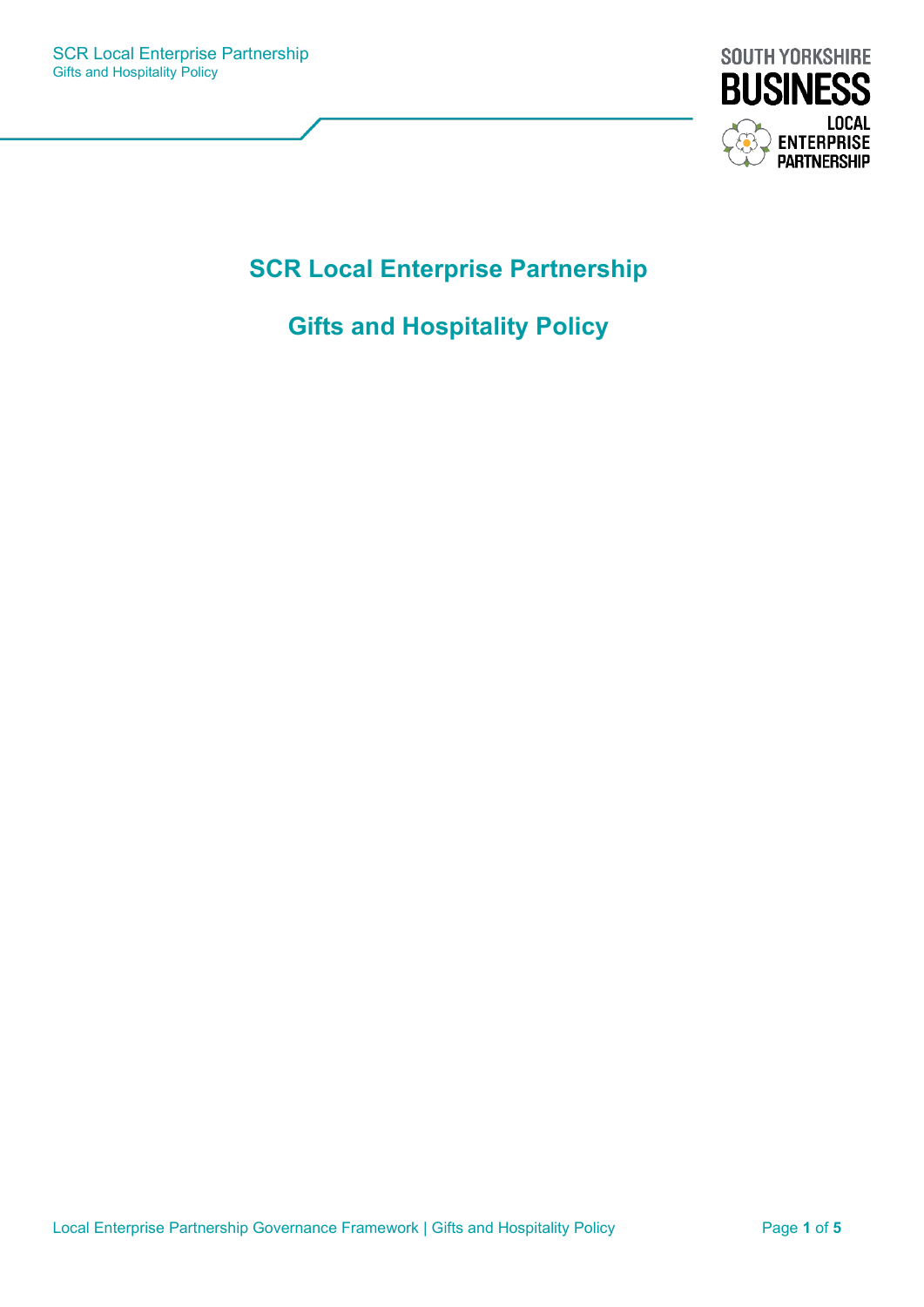## **Document Properties**

## **Change Record**

| <b>Version</b> | <b>Revision</b> | <b>Author</b> | <b>Description</b>   | <b>Date</b>   |
|----------------|-----------------|---------------|----------------------|---------------|
| 2020-21        | 1.0             | C James       | <b>Annual Review</b> | February 2020 |
| 2021-22        | 1.0             | C James       | <b>Annual Review</b> | February 2021 |
|                |                 |               |                      |               |
|                |                 |               |                      |               |

## **Document Approval**

| <b>Approving Body or Person</b> | <b>Role (review, approve)</b> | <b>Date</b>                 |
|---------------------------------|-------------------------------|-----------------------------|
| <b>LEP Board</b>                | <b>Approve</b>                | 11 <sup>th</sup> March 2021 |
|                                 |                               |                             |
|                                 |                               |                             |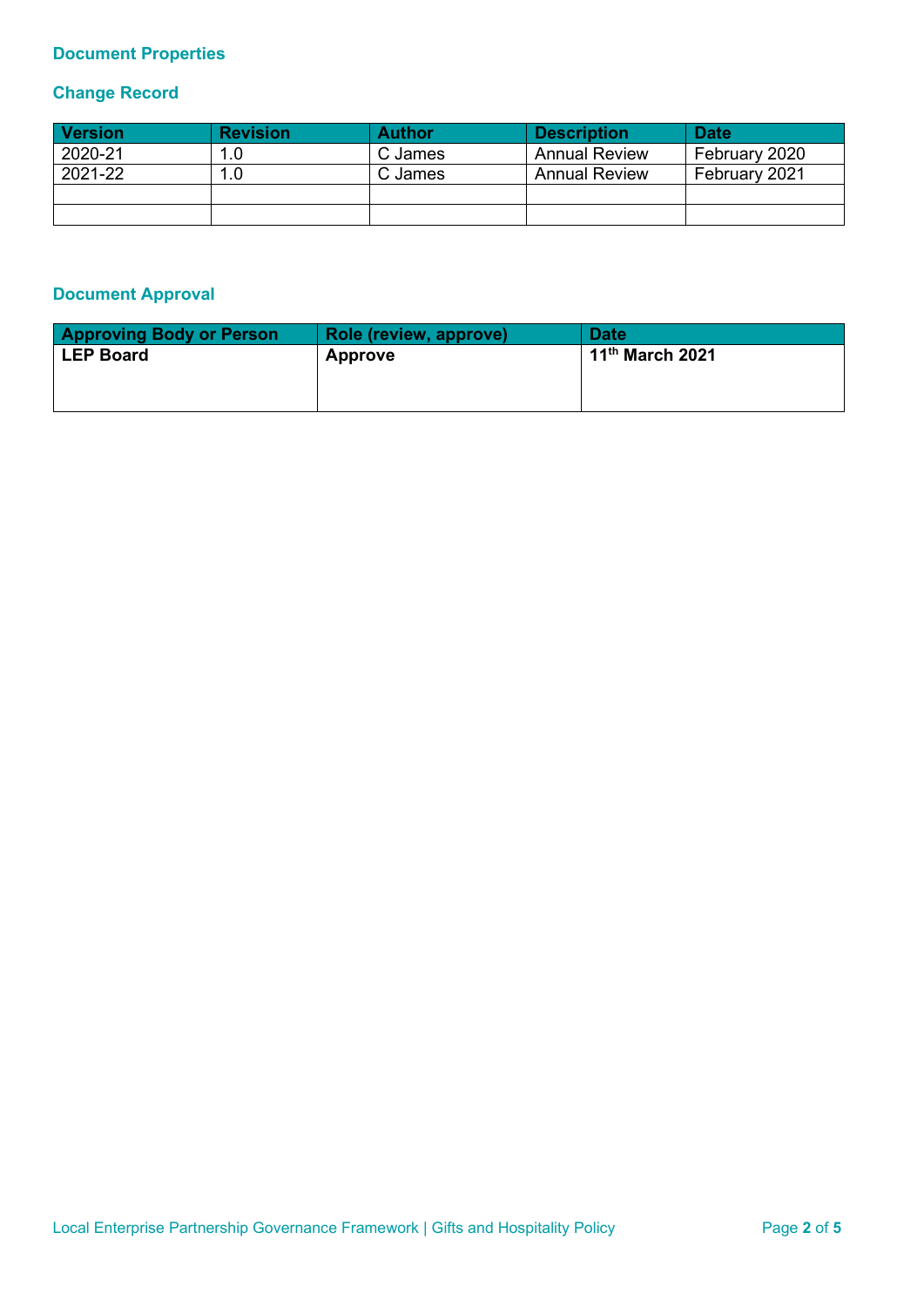### **1. Introduction**

- 1.1 This policy does not prohibit normal and appropriate hospitality (given and received) to or from third parties. However, hospitality is an area in which LEP Board Members must exercise careful judgement. There is a need to distinguish between low cost hospitality of a conventional type, for example, a working lunch, compared with more expensive and elaborate hospitality. Hospitality should not extend to a 'relevant person' e.g. spouse, partner, unless the circumstances fully justify this and it is authorised by the Chief Executive.
- 1.2 LEP Board Members may accept "incidental" hospitality, such as light refreshments, lunch and drinks, as offered at a visit, conference, meeting or promotional exercise.
- 1.3 There may be instances where Members receive invitations to events in their capacity as a LEP Board Member, offered as part of normal working life – for example, opening celebrations, receptions, luncheons, annual conferences and dinners. If attendance at such events is considered important in building and maintaining relationships with these sectors and the hospitality received is likely to be reasonable, then these may be acceptable subject to Chief Executive approval. In these instances, the 'Declaration of LEP Engagement' form must be completed.
- 1.4 Invitations to any types of hospitality that are of no benefit to the LEP must not be accepted. If it is unclear whether a benefit would or would not accrue, please ask for confirmation in writing from the Chief Executive.
- 1.5 You should inform the Chief Executive in writing of all offers of hospitality, other than incidental to gain approval and to ensure the MCA Executive Team can support you in ensuring you are fully briefed and in completing the relevant documentation.
- 1.6 As some of the LEPs operations are of a commercial nature it is recognised that business is conducted where the provision of hospitality by the LEP is a necessity. In the majority of circumstances this will be managed directly by an Officer of the MCA Executive. However, where a LEP Board Member offers hospitality in the conduct of LEP business the LEP Board Member must act in the best interest of the LEP, having regard to their accountability and provide hospitality on a modest scale within a preapproved allocated budget
- 1.7 In accordance with national guidance hospitality over the value of £50 should be entered into the relevant section of the Members Register of Interest with 28 days of being received. The revised register must then be published on the website. A quarterly report of all hospitality received will also be published on the website.

#### **Gifts**

- 1.8 LEP Board Members should discourage third party individuals and organisations from offering gifts. LEP Board Members may, however, accept token items of very low value (less than £50), for example stationery, diaries, calendars, chocolates etc, usually distributed by companies as a promotional exercise. This does not, however, extend to gifts offered by third parties who are involved in active tenders.
- 1.9 This type of gift should be distinguishable from more expensive or substantial items which cannot on any account be accepted. If there is any doubt as to whether the acceptance of such an item is appropriate or the value exceeds £50, you should consult with the Chief Executive.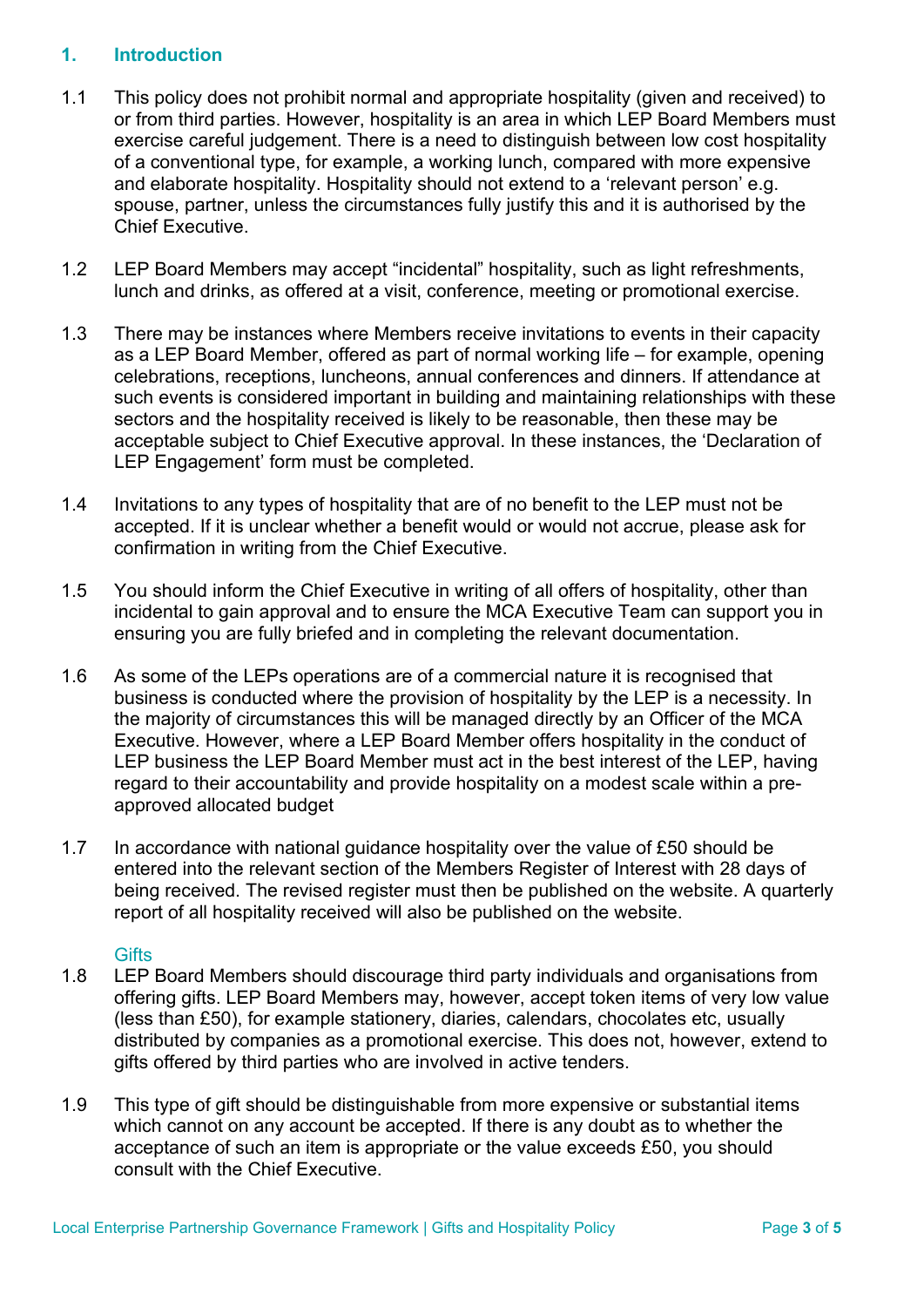- 1.10 If gifts have a higher value than £50, LEP Board Members should tactfully refuse them. If gifts are offered as part of a business event where cultural protocols may lead to the offer of a gift and would cause offense to decline, these should be accepted and passed to the Executive who will retain such gifts in the MCA Executive office.
- 1.11 **All** gifts offered (whether accepted or declined) should be registered on the appropriate form. Gifts with a value of £50 or over must entered onto the Members Register of Interest with 28 days of being offered and sent to  $LEPBoard@southyorkshire$ [ca.gov.uk.](mailto:LEPBoard@southyorkshire-ca.gov.uk) The revised register must then be published on the website. A quarterly report of all gifts received will also be published on the website.
- 1.12 Gifts of cash or cash equivalent (vouchers, for instance) should not be accepted in any circumstances.

#### What is not acceptable?

- 1.13 It is not acceptable for you (or someone on your behalf) to:
	- a) give, promise to give, or offer, a payment, gift or hospitality with the expectation or hope that a business advantage will be received, or to reward a business advantage already given
	- b) give, promise to give, or offer, a payment, gift or hospitality to a government official, agent or representative to "facilitate" or expedite a routine procedure
	- c) accept payment from a third party that you know, or suspect is offered with the expectation that it will obtain a business advantage for them
	- d) accept a gift or hospitality from a third party if you know or suspect that it is offered or provided with an expectation that a business advantage will be provided by us in return
	- e) threaten or retaliate against another worker who has refused to commit a bribery offence or who has raised concerns under this policy or
	- f) engage in any activity that might lead to a breach of this policy.

#### Facilitation payments and kickbacks

- 1.14 Acceptance, facilitation payments or "kickbacks" of any kind will not be made or accepted. Facilitation payments are typically small, unofficial payments made to secure or expedite a routine government action by a government official. They are not commonly paid in the UK, but are common in some other jurisdictions in which the LEP may operate.
- 1.15 If you are asked to make a payment on behalf of the LEP, you should speak to the Chief Executive who will take appropriate action.
- 1.16 Kickbacks are typically payments made in return for a business favour or advantage. All LEP Board Members must avoid any activity that might lead to, or suggest, that a facilitation payment or kickback has been made.

#### Potential risk scenarios: "red flags"

1.17 The following is a list of possible red flags that may arise during the course of your appointment and which may raise concerns under various anti-bribery and anticorruption laws. The list is not intended to be exhaustive and is for illustrative purposes only.

If you encounter any of these red flags during your appointment, you must report them promptly to the Chief Executive: